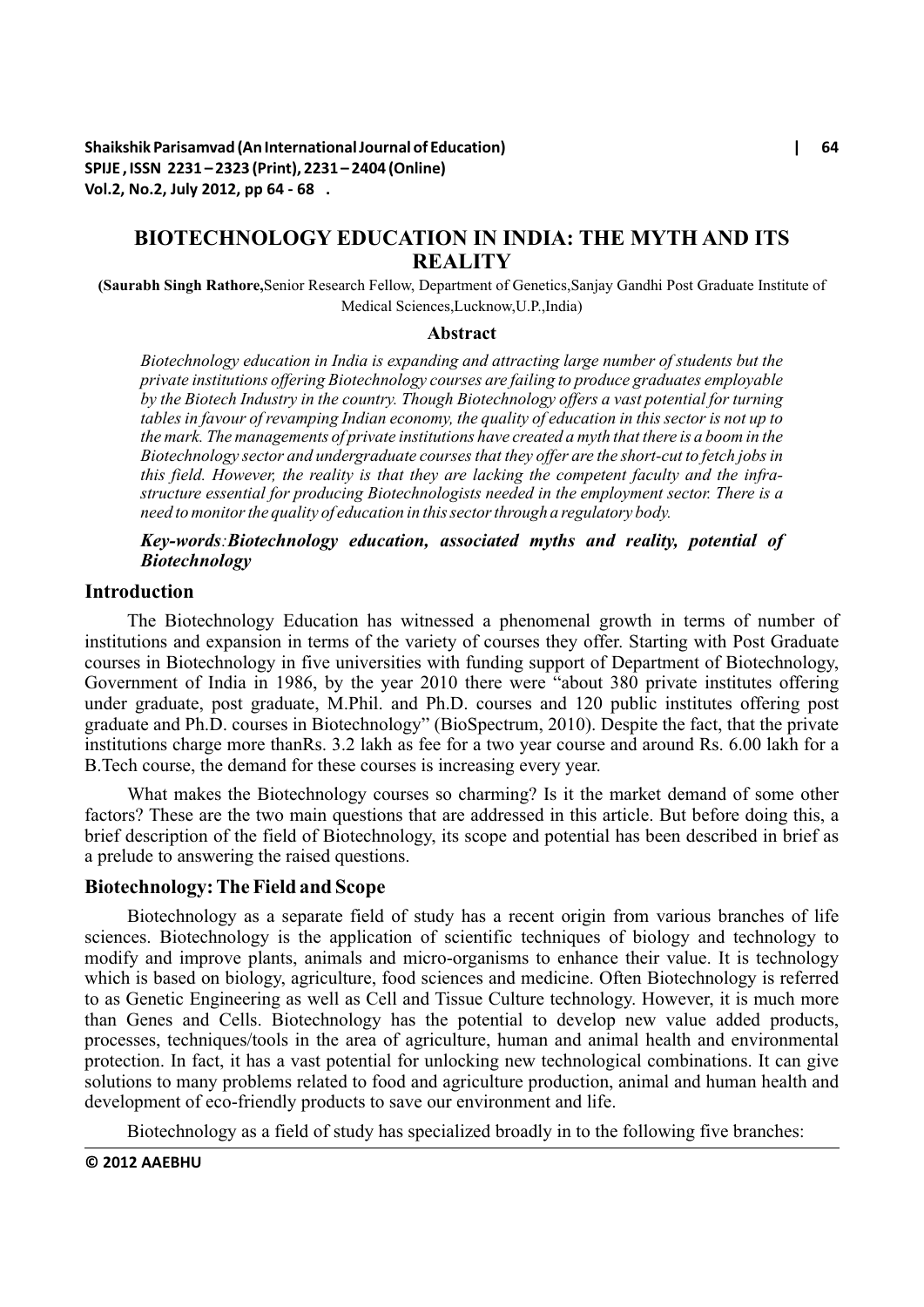### **SPIJE, Vol.2, No.2, July 2012 | 65**

- *1. Bioinformatics -* is an interdisciplinary field which utilizes computational techniques to solve biological problems or understand the biological phenomenon. It is also referred to as computational biology and finds vast application in functional genomics, structural genomics, proteomics and in Pharmaceutical sector.
- *2. Blue Biotechnology* involves the study of marine and aquatic life and its technological applications for human use and welfare.
- *3. Green Biotechnology* is related to agricultural processes. It is used in developing transgenic plants/crops to grow in specific environmental conditions with or without the presence of chemicals. Green Biotechnology has the potential to produce better crops with more yields along with more environment friendly solutions.
- *4. Red Biotechnology* is concerned with animals and humans, their health and medicines, genetic engineering and morphology.
- *5. White Biotechnology* is concerned with the industrial application of bio-processes in production of value added Biotechnology products like food items and pharmaceutical preparations.

# **How Charming is a Career in Biotechnology?**

The vast potential of biotechnology in spheres directly related with healthy and happy survival of mankind like possibility of finding remedies of many incurable diseases, increasing food productivity to meet the food demand of ever increasing world population, offering sustainable development techniques to ensure protection of our depleting resources and environment etc. makes Biotechnology a promising field of the future.

No doubt the output of research in biotechnology and its consequent industrial applications and developments that the world has benefitted in the recent years are sufficient proof of the future prospects of Biotechnology. In fact, Biotechnology has potential impact on virtually all domains of human welfare, ranging from food processing, protecting the environment and to human health. As a result, it plays a very important role in employment, production and productivity, trade, economics and economy, human health and quality of human life throughout the world. In addition to this, marked contributions are also made in renewable energy and fuels, chemicals and bio-chemicals, population control, food processing and beverages, mining, crime detection and disputed parentage. Hence, Biotechnology today looks like what information technology was in the 1990s.

Career in Biotechnology is a good option in India as the country has witnessed remarkable growth in biotechnology sector. India has become one of the best destinations for biotechnology industry due to good network of research laboratories, rich biodiversity, well developed base industries, rich agriculture sector and trained manpower. The biotechnology professionals can get good jobs in the pharmaceutical companies, agricultural, chemical and allied industries. They can get the employment in the areas of production, planning and management of Bioprocess industries. The biotechnologists have a great scope in the research laboratories. The biotechnologists in India get employed in various government-based and private universities and research institutes as research scientists or assistants.

# **The Biotechnology Scenario in India**

Realizing the potential of Biotechnology the Government of India established the Department of Biotechnology under Ministry of Science and Technology as early as in 1985 with a clear perspective vision of capitalizing upon the potential of Biotechnology and turn tables in favour of Indian economy. Based upon the experience of capitalizing the field of information technology in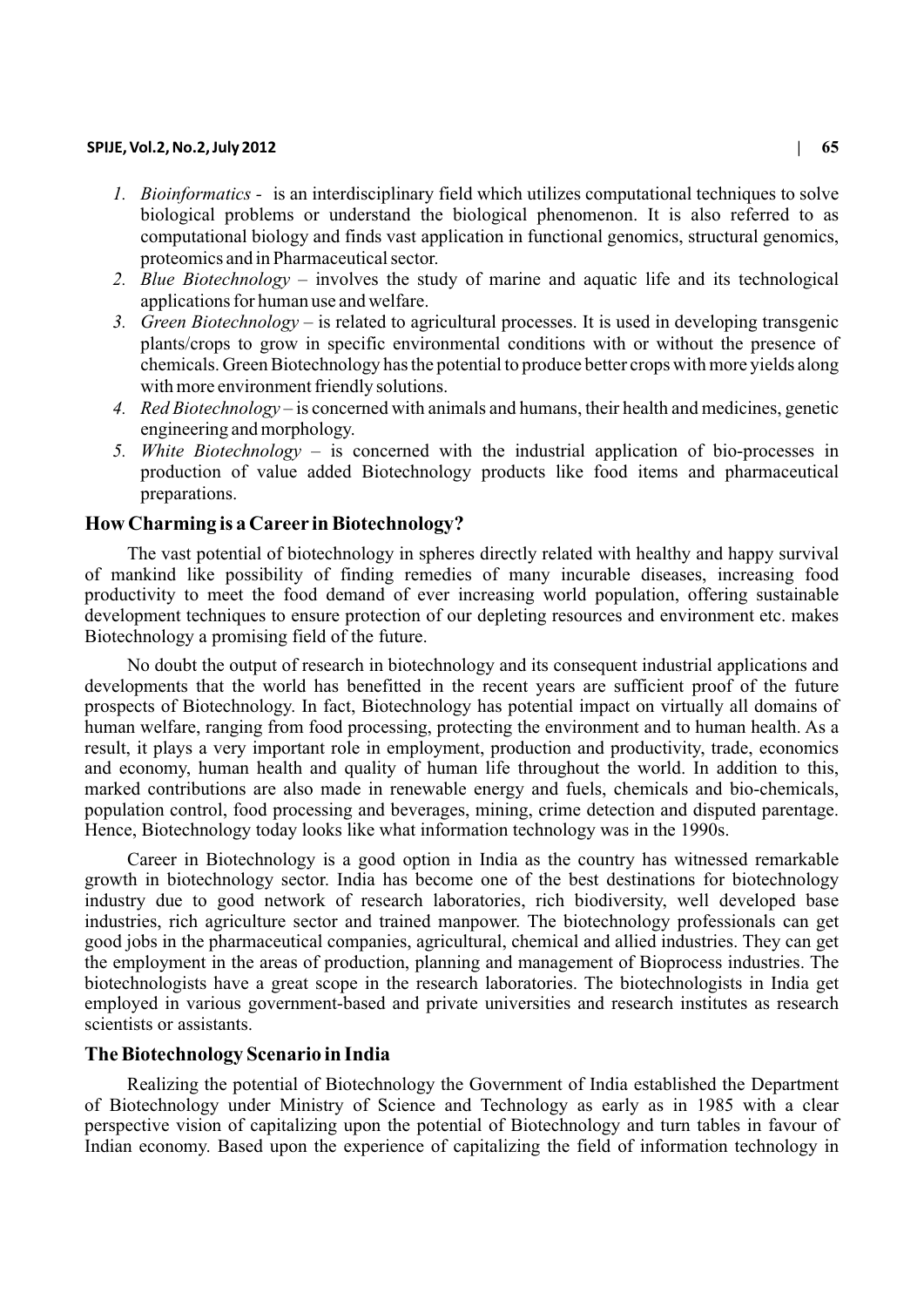Indian favour, the Department of Biotechnology kept training of manpower in Biotechnology in its top agenda with liberal funding for it. As a result, in a span of ten years almost 30 universities established Department of Biotechnology to launch M.Sc. and Ph.D. level Biotechnology courses.

Simultaneously the Biotech Industry also witnessed a boom resulting in good placement of the Biotechnology post graduates. This resulted in a great demand and supply gap between those Biology graduates aspiring for a PG course in Biotechnology and the number of seats available in the university departments of Biotechnology. While this scenario was prevailing, GATS Agreement was signed was India and it paved way for private institutions to capitalize upon the demand and supply gap. Private education vendors entered in a big commercial way to launch even under graduate courses like B.Sc. and B.Tech. Biotechnology.

Since Biotechnology offers great possibilities in agriculture and animal husbandry the agriculture universities did not lag behind and today almost all the central and state agriculture and veterinary universities offer M.Sc. Agricultural Biotechnology, M.V.Sc. and Ph.D. courses. "By the year 2010 almost 500 institutions, 380 private and 120 public sector, were offering courses like B.Sc., B.Tech., M.Sc., M.V.Sc., M.Tech. and Ph.D. courses in biotechnology in India" (BioSpectrum, August, 2010).

# **The Myth**

The Intermediate/Senior Secondary Biology pass-out students who failed to get a MBBS course seat are lured by the managements of the private institutions which are more than 400 in number today. Heavy investment is made by the private institutions in advertising their under graduate courses in ways as if their courses were even better than the established Engineering and Management courses in getting jobs.

In fact, they have created a Myth through media about the boom in biotech industry and job potential of their undergraduate courses. The courses are advertised in such a way that creates an impression as if their courses will turn out a biotechnologist suitable for the Biotech Industry, who in turn will give them an immediate placement on a good salary package. The success of the myth can be gauged from the fact that average fee of a three year B.Sc. Biotechnology Course is around Rs. 3.00 lakh and for a B.Tech. Biotechnology course it is between Rs. 5.00 to 6.00 lakh and the seats are full. However, this is simply a myth, as these courses are neither turning out Biotechnologists suitable for the industry nor there is the projected demand for such graduates in the employment market.

It is also a myth that Biotechnology field offers promising career in research in this area. Over the year research funding for Biotechnology has been curtailed. For example, under Eleventh Five Year Plan it is observed that a significant amount of money was invested upon sectors like Aerospace science & engineering (approx 1300 crores), Engineering materials, Mining/Minerals & Manufacturing technology (approx 900 crores), Pharmaceuticals, Healthcare & Drugs (approx 1000 crores), Information technology: Resources and products (approx 800 crores). In comparison to these sectors a small amount (approx 800 crores) was allocated to the research in the area of Biotechnology. This is perhaps due to the realization that Biotechnology is not so glittering a field as it is projected. The experience with BT Cotton and GM Rice and controversy related with cloning etc. are some of the glaring examples that have led to a rethinking in Government for heavy investment in this field. Thus it should not be expected that too many research jobs in the field of Biotechnology will be available in future.

Hence the general perception that there is boom in this sector in terms of jobs and salaries and that the under graduate courses offered by private institutions across the country are short-cut to cash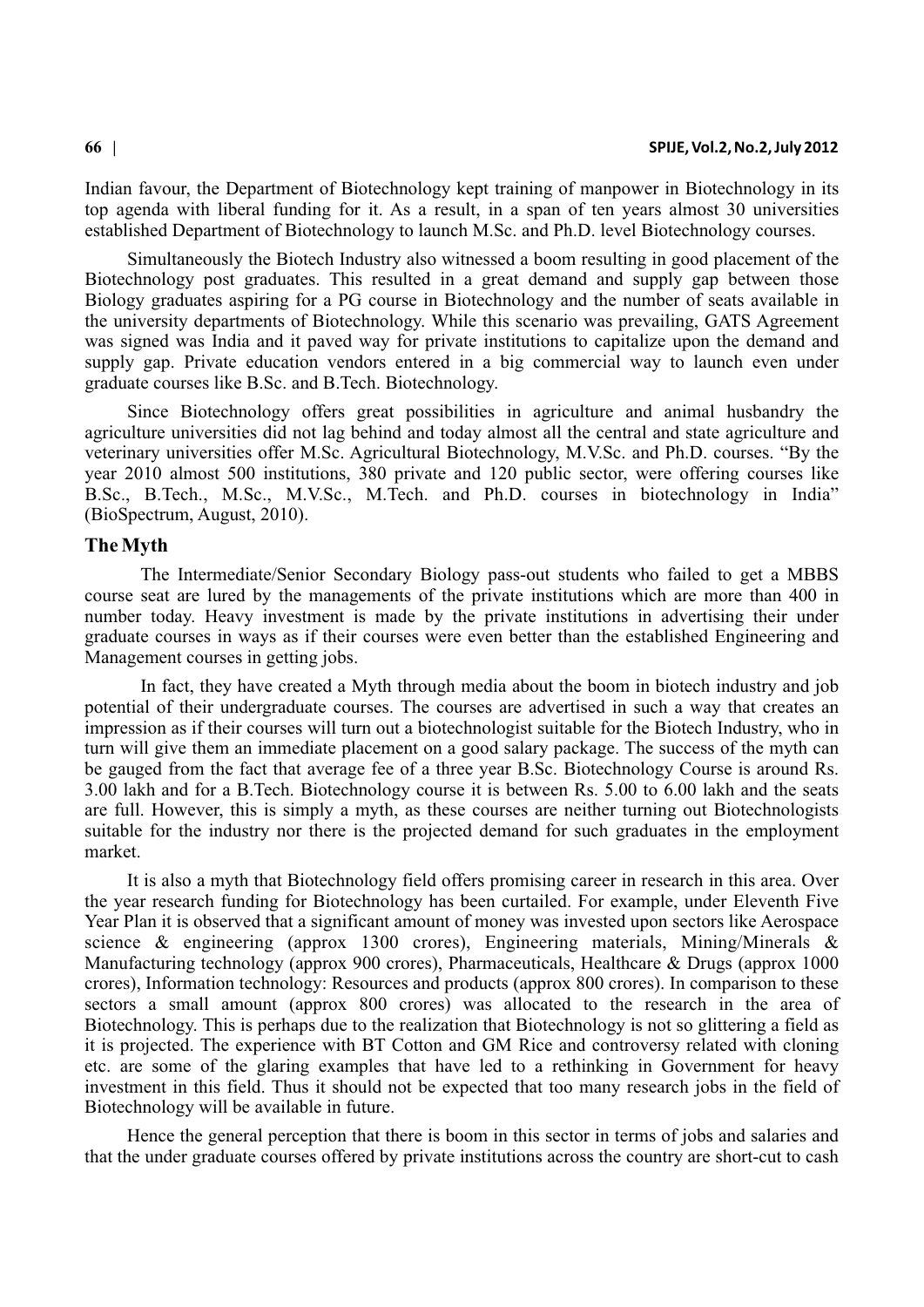#### **SPIJE, Vol.2, No.2, July 2012 | 67**

this boom is a myth and one should not be swayed by misleading advertisements.

## **The Reality**

In reality, Biotechnology is the exploitation of biochemical potential of plants, animals and microorganisms for medical, agricultural and industrial purposes. In reference to food production and processing, a biotechnologist would probably define biotechnology as "the application of biological organisms, systems or processes in manufacturing and service industries. Biotechnology is a research-oriented science which fuses of biology and technology. It includes the study of a large variety of subjects like Biochemistry, Genetics, Microbiology, Chemistry, Virology, Immunology and Engineering. It is associated with other subjects such as Health and Medicine, Cropping System and Crop Management, Agriculture and Animal Husbandry, Soil Science and Soil Conservation, Ecology, Bio-statistics, Cell Biology, Seed Technology, Plant Physiology etc. Biotechnology features the use of living cells and bacteria in the industrial process. It can be applied in developing various vaccines, medicines and diagnostics, improving energy production and conservation and increasing productivity.

Being a research oriented science Biotechnology education is expected to train graduates in all sophisticated analytical laboratory skills required of a Biotechnologist who could deliver outputs expected by the Biotech Industry. Private institutions can do this only if their laboratories are equipped with all essential scientific instruments required to analyse and operate at the DNA/RNA and other bio-chemical molecule level. At present hardly a few private institutions have such costly equipment in required numbers.

The education and training students get today is far from satisfactory from the industry point of view. The figures presented by the 2010 survey of the BioSpectrum revealed that hardly 2 to 3% biotech graduate get placements in the average salary package of Rs. 3.2 lakh per annum. In the same issue Sujay Shetty, a pharma industrialist is quoted as saying "There is a strong need for metrics in education. There is no dearth in courses and programmes, but, we need to introspect on the quality of graduates we are creating".

To understand this subject one has to have hands on experience during the laboratory sessions. It is very sad that many institutions in India cannot afford to have such costly equipment. They also lack trained experts who can handle sophisticated biotechnological equipment. The student is the ultimate scapegoat for this whole situation who comes out with a formal degree but lacking practical knowledge. Every year a large section of students come out with degrees in Biotechnology but with the absence of practical knowledge with application skills for either carrying out further research in this area or delivering goods in the industry.

It is clear that a large number of under graduate and post graduate students without desired level of competence, knowledge and skills in Biotechnology fizzle out either as a frustrated lot or compromise with petty jobs in the sales sector of medicine industries. Many of those who studied these courses with a hope of carrying out innovative research in this area also unfortunately end up into some unrelated activities. Some students try to enter the pharmaceutical industry as the opportunities are high in this area and many settle down as teachers in colleges and Universities where often there are limited possibilities to excel in the field of biotechnology due to lack funding and research facilities. Hence these people are bound to teach only the theoretical concepts ultimately producing another chunk of students with undefined destiny.

# **Conclusion**

Given the potential of Biotechnology in various fields, it is no doubt a fascinating and